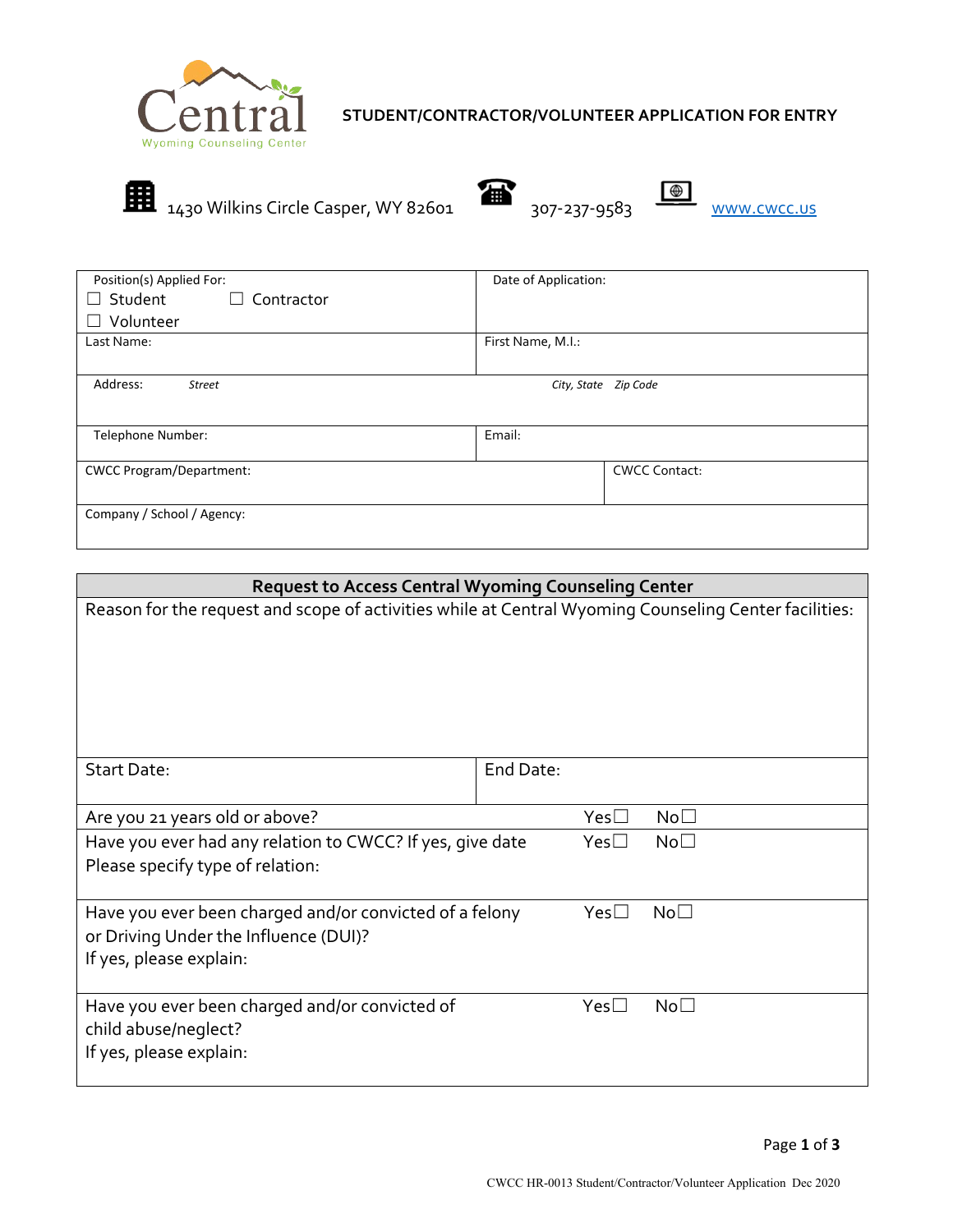

## **STUDENT/CONTRACTOR/VOLUNTEER APPLICATION FOR ENTRY**

| <b>Professional References</b> |              |         |       |  |  |
|--------------------------------|--------------|---------|-------|--|--|
| Name                           | <b>Title</b> | Phone # | Email |  |  |
|                                |              |         |       |  |  |
|                                |              |         |       |  |  |
|                                |              |         |       |  |  |
|                                |              |         |       |  |  |
|                                |              |         |       |  |  |
|                                |              |         |       |  |  |

#### Applicant's Statement and Release of Information

I hereby request status as a student, contractor, or volunteer at Central Wyoming Counseling Center (Hereinafter called "the Company"). All information submitted by me in this application is true to the best of my knowledge and belief. I fully understand that any significant misrepresentation or omission constitutes cause for denial or revocation of all privileges to conduct business at the Company. I acknowledge and understand that as a student, contractor, or volunteer, I am subject the Company's policies and procedures.

In exchange for the consideration of my application by the Company, I agree that:

Neither the acceptance of this application nor the subsequent entry into any type of relationship, either in the student, contractor or volunteer position applied for, and regardless of the contents of CWCC policies and procedures or other Company practices, shall serve to create an actual or implied contract. Both the undersigned and Central Wyoming Counseling Center may end the business relationship at any time, without specified notice or reason.

I authorize investigation of all statements contained in this application. I understand that the misrepresentation or omission of facts called for is cause disqualification as student, contractor, or volunteer. I hereby give the Company permission to contact schools, references, and others, and hereby release the Company from any liability as a result of such contract.

I also understand that (1) the Company has a drug and alcohol policy that provides for preliminary testing as well as random testing (2) consent to and compliance with such policy is a condition of my business relationship; and (3) continuance of business relationship is based on the successful passing of testing under such policy.

I understand that, in connection with the routine processing of your student, contractor or volunteer application, the Company may request from a consumer reporting agency an investigative consumer report including information as to my credit records, character, general reputation, personal characteristics, and mode of living. Upon written request from me, the Company will provide me with additional information concerning the nature and scope of any such report requested by it, as required by the Fair Credit Reporting Act.

Signature of Applicant:  $\Box$ 

### *WE ARE AN EQUAL EMPLOYMENT OPPORTUNITY EMPLOYER*

Central Wyoming Counseling Center provides equal employment opportunities to all employees and applicants for employment and prohibits discrimination and harassment of any type without regard to race, color, religion, age, sex, national origin, disability status, genetics, protected veteran status, sexual orientation, gender identity or expression, or any other characteristic protected by federal, state or local laws.